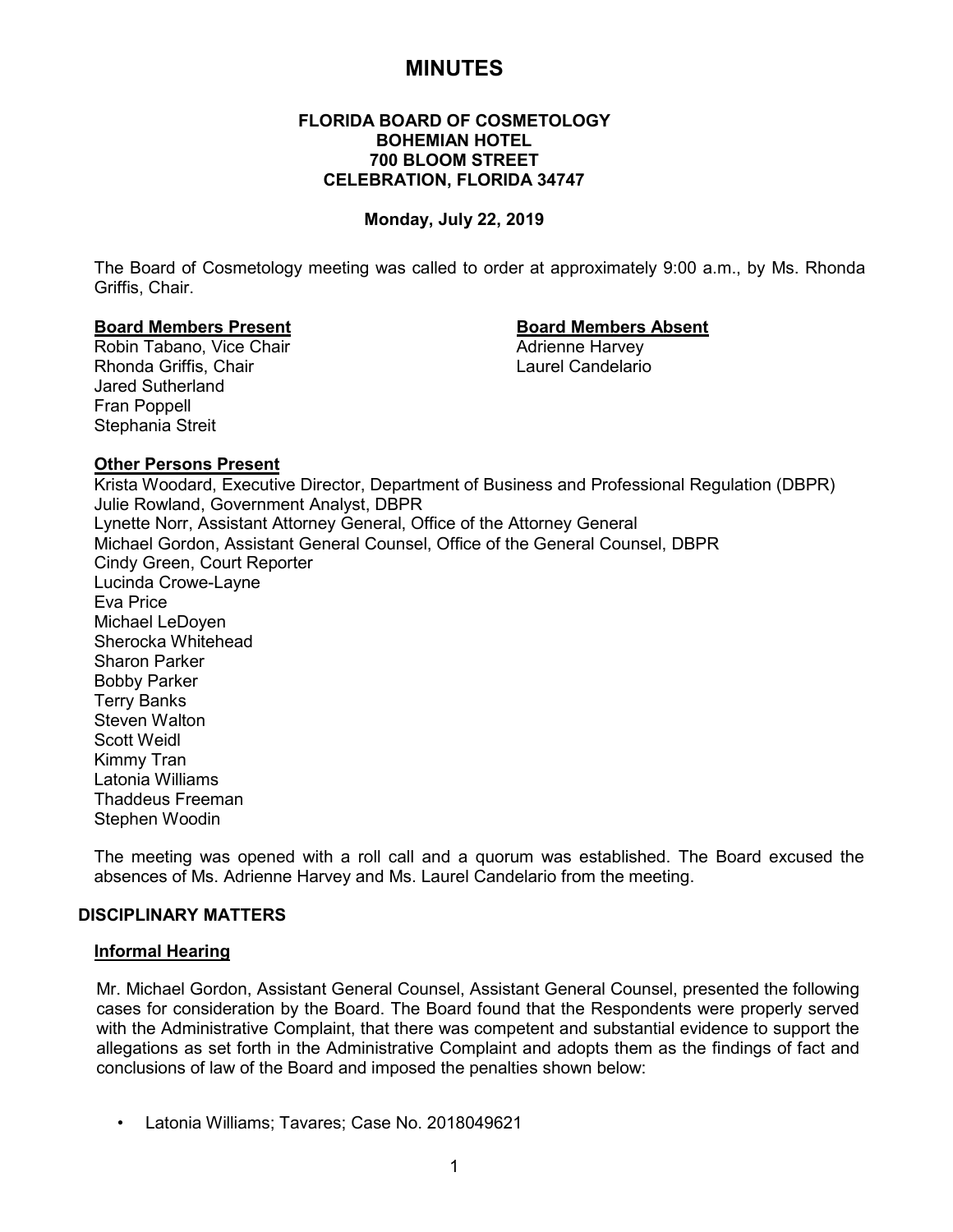\$200 fine and \$160.80 costs to be paid within six months

- Pretty Nails; Fort Walton; Case No. 2018054003 \$500 fine and \$159.28 costs to be paid within six months
- Frankie Riley; Fort Walton Beach; Case No. 2018053999 \$500 fine and \$113.93 costs to be paid within six months
- Miami X Hair & Nail Bar; N. Miami Beach; Case No. 2019004146 \$1,650 fine and \$62.35 costs to be paid within 30 days
- Nancy Nails; Largo; Case No. 2018056500 \$500 fine and \$135.49 costs to be paid within six months
- Odalys Mesa; Miami Lakes; Case No. 2018029506 \$93.79 costs only; Revocation of license FS904726

# **Election of Waiver of Rights and Final Order**

Mr. Gordon presented the following cases for consideration by the Board. The Board found that the Respondents were properly served with the Administrative Complaint, that there was competent and substantial evidence to support the allegations as set forth in the Administrative Complaint and adopts them as the findings of fact and conclusions of law of the Board and imposed the penalties shown below:

- Vyda's Nails & Hair; Coral Springs; Case No. 2019007213 \$300 fine and \$74.18 costs to be paid within six months
- Paris Nails & Spa; Wellington; Case No. 2018047023 \$500 fine and \$101.39 costs to be paid within six months
- Sapa Nguyen; Jupiter; Case No. 2018029051 \$1,000 fine and \$151.71 costs to be paid within six months
- TJ Nails; Lake Worth; Case No. 2018057930 \$600 fine and \$121.72 costs to be paid within six months
- Hali D Nail Spa; Palm Beach Gardens; Case No. 2018031223 \$850 fine and \$151.71 costs to be paid within six months
- Blessed Hands Hair Salon; Orlando; Case No. 2018063196 \$650 fine and \$332.04 costs to be paid within six months
- Laquita Bailey; West Palm Beach; Case No. 2019002593 \$500 fine and \$131.39 costs to be paid within six months

# **Motion for Waiver of Rights and Final Order**

Mr. Gordon presented the following cases for consideration by the Board. The Board found that the Respondents were properly served with the Administrative Complaint, the Respondents failed to respond within 21 days thereby waiving their right to elect a hearing in this matter, that the Board accept the allegations as stated in the Administrative Complaint and adopt them as the findings of fact and conclusions of law of the Board and imposed the penalties shown below:

• Tony Doan; Boynton Beach; Case No. 2018049091 \$500 fine and \$136.83 costs to be paid within six months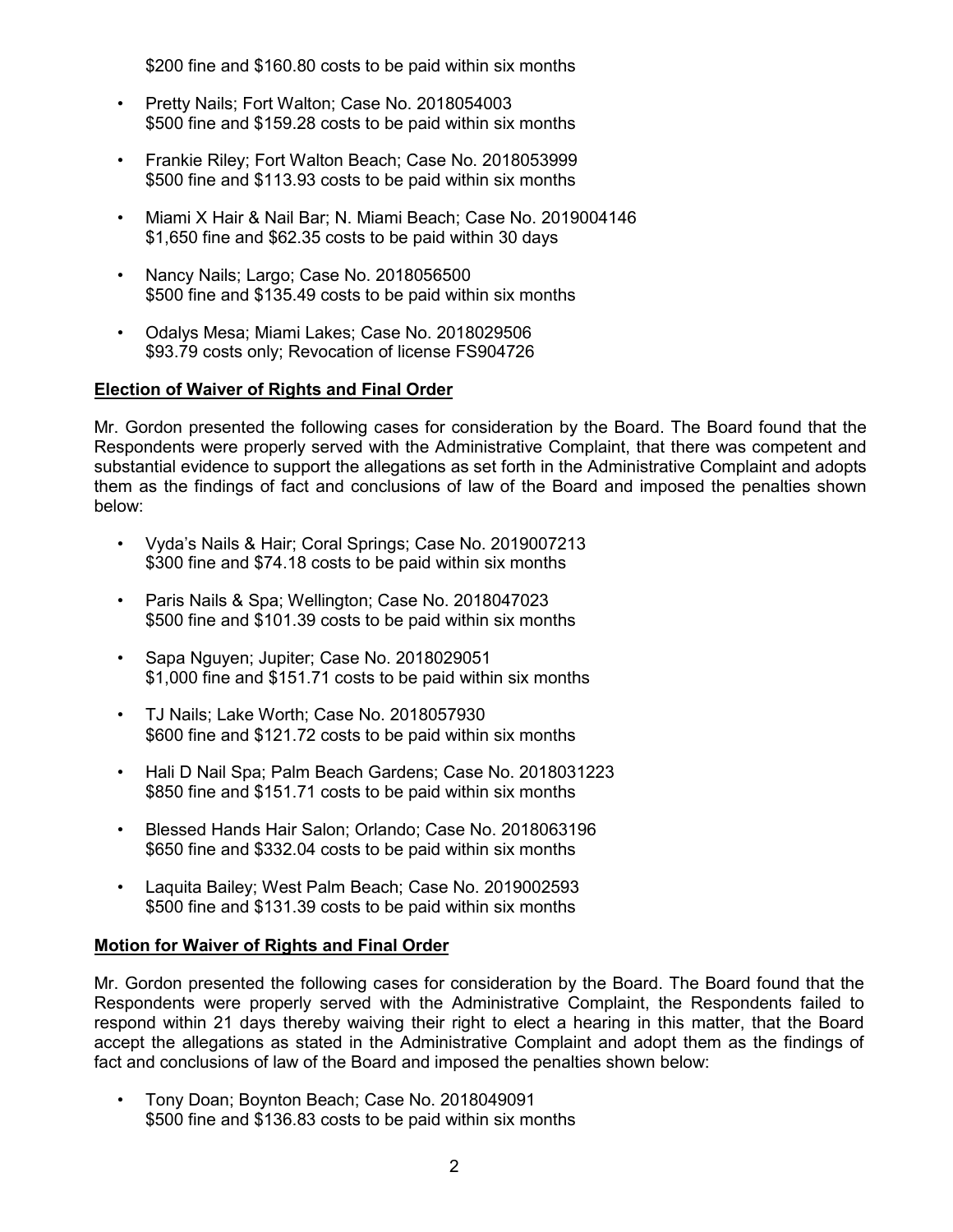- Ruby's Hair & Nails; Boynton Beach; Case No. 2018047910 \$500 fine and \$121.72 costs to be paid within six months
- Beverly Pullings; Ocala; Case No. 2018043093 Mr. Gordon requested that this case be pulled from the agenda
- Decenda Altidor; Boynton Beach; Case No. 2018050306 \$500 fine and \$121.72 costs to be paid within six months
- DC Nails and Spa; Greenacres; Case No. 2018053832 \$600 fine and \$121.72 costs to be paid within six months
- Dung Khuat; Lake Worth; Case No. 2018059817 \$600 fine and \$136.83 costs to be paid within six months
- Estetica Unisex Las Tapatias; Lake Worth; Case No. 2018057240 \$1,000 fine and \$129.28 costs to be paid within six months
- US Nails & Spa; North Palm Beach; Case No. 2018031395 \$1,100 fine and \$184.38 costs to be paid within six months
- Antonio Barone; Ft. Lauderdale; Case No. 2018063752 Mr. Gordon requested that this case be pulled from the agenda
- Lovely Nails of Jupiter; Jupiter; Case No. 2018030080 \$1,000 fine and \$168.05 costs to be paid within six months
- Phuong Vo; Jupiter; Case No. 2018029033 \$1,000 fine and \$151.71 costs to be paid within six months
- Sensational Hair & Nail Boutique; North Miami; Case No. 2018057678 \$500 fine and \$64.22 costs to be paid within six months
- Han Doan; Palm Beach Gardens; Case No. 2018034867 \$700 fine and \$152.21 costs to be paid within six months
- Shandrea Schwender; Tallahassee; Case No. 2018045086 \$500 fine and \$143.63 costs to be paid within six months
- Marlen Deras; Miami; Case No. 2018029503 \$500 fine and \$80.60 costs to be paid within six months Revocation of license FS905698
- Phuong Nguyen; Hoover, Alabama; Case No. 2018050468 \$500 fine and \$59.23 costs to be paid within six months Revocation of license FS885677
- Dung Le; Deerfield Beach; Case No. 2018016936 \$500 fine and \$144.89 costs to be paid within six months
- Sade's Showcase Salon Playlounge; Riviera Beach; Case No. 2018019384 \$650 fine and \$103.21 costs to be paid within six months
- Head 2 Head Beauty & Barber; Lauderhill; Case No. 2018044582 \$500 fine and \$84.28 costs to be paid within six months
- Duc Tran; Lake City; Case No. 2018022670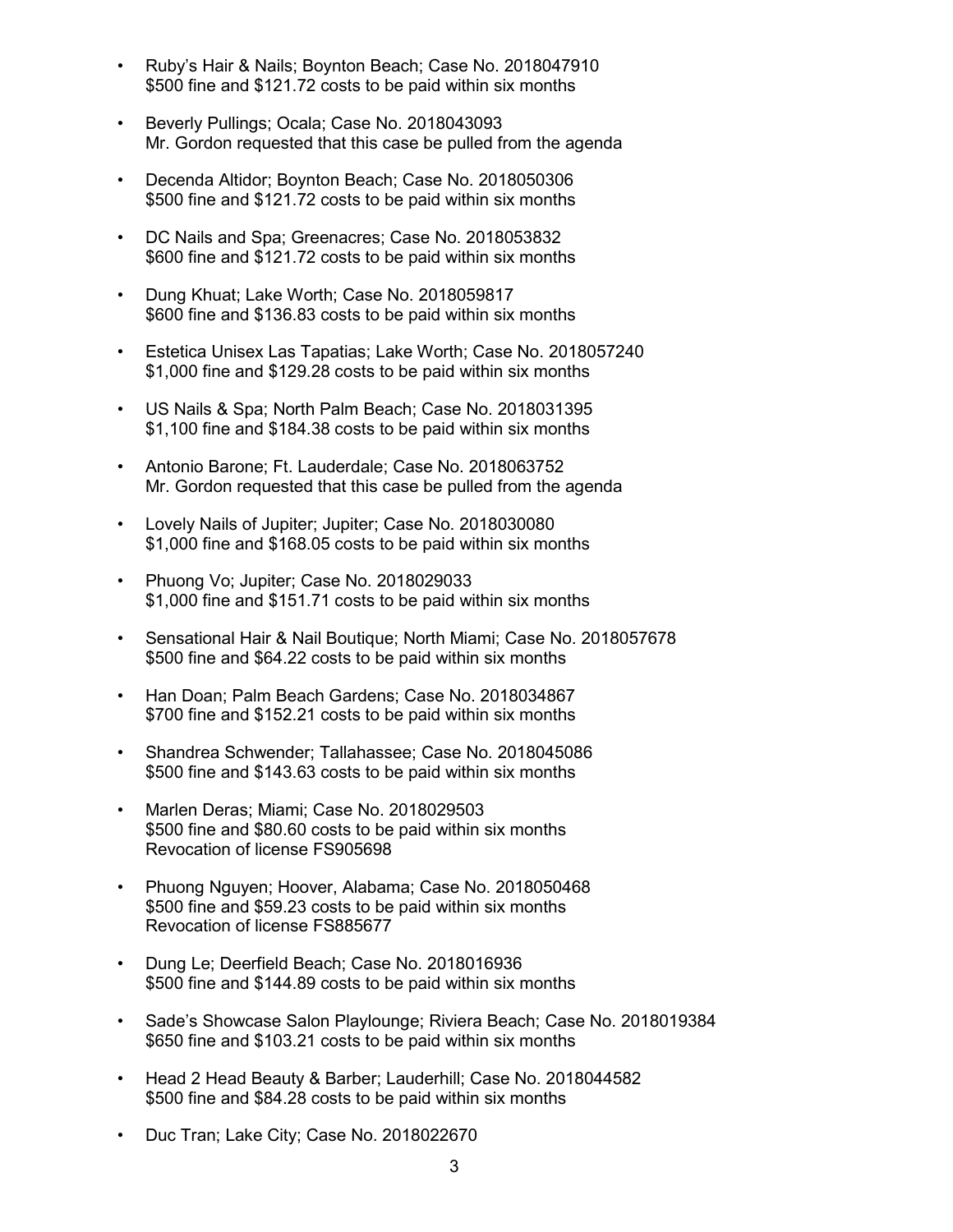\$400 fine and \$303.54 costs to be paid within six months

- Posh Nails & Spa; Davenport; Case No. 2018039380 \$500 fine and \$121.53 costs to be paid within six months
- All Nails & Spa; Ocala; Case No. 2018041848 \$500 fine and \$244.93 costs to be paid within six months
- IN2U Beauty Bar; Miami; Case No. 2018042498 \$500 fine and \$26.55 costs to be paid within six months
- Sapa Nails & Spa; Jupiter; Case No. 2018024878 \$1,550 fine and \$151.71 costs to be paid within six months
- Carlos Molina; Deltona; Case No. 2018013439 \$500 fine and \$278.61 costs to be paid within six months
- Cesar De Leon; Clermont; Case No. 2017029635 \$1,500 fine and \$122.51 costs to be paid within six months
- Tran Khanh; Fleming Island; Case No. 2017057247 \$500 fine and \$131.63 costs to be paid within six months Revocation of license FS903161
- Pasquale Monorchio; Miami Beach; Case No. 2018023578 \$500 fine and \$48.47 costs to be paid within six months
- Duyen Huynh; Pompano Beach; Case No. 2018047770 \$500 fine and \$136.83 costs to be paid within six months
- Randolph Ogburn; Fleming Island; Case No. 2018044162 \$500 fine and \$180.36 costs to be paid within six months

# **Settlement Stipulation**

Mr. Gordon presented the following cases for consideration by the Board. The Board moved to adopt the Stipulation of the parties as the Board's final action in this matter and incorporate it and all of its terms into a final order and imposed the penalties shown below:

- Derya Capollo; Ft. Lauderdale; Case No. 2019008339 \$500 fine and \$122.25 costs to be paid within six months
- Indigo Cuts; Pembroke Pines; Case No. 2019009507 \$500 fine and \$90.20 costs to be paid within six months
- Pro Nails & Spa; Gainesville; Case No. 2018033936 \$700 fine and \$969.43 costs to be paid within six months
- Tressicia Hill; Orlando; Case No. 2018062354 \$500 fine and \$192.84 costs to be paid within six months
- Chelsea Johnson; Pensacola; Case No. 2019003228 Mr. Gordon requested that this case be pulled from the agenda
- Caiden's Nails & Spa; Port St. Lucie; Case No. 2018024792 \$800 fine and \$152.21 costs to be paid within six months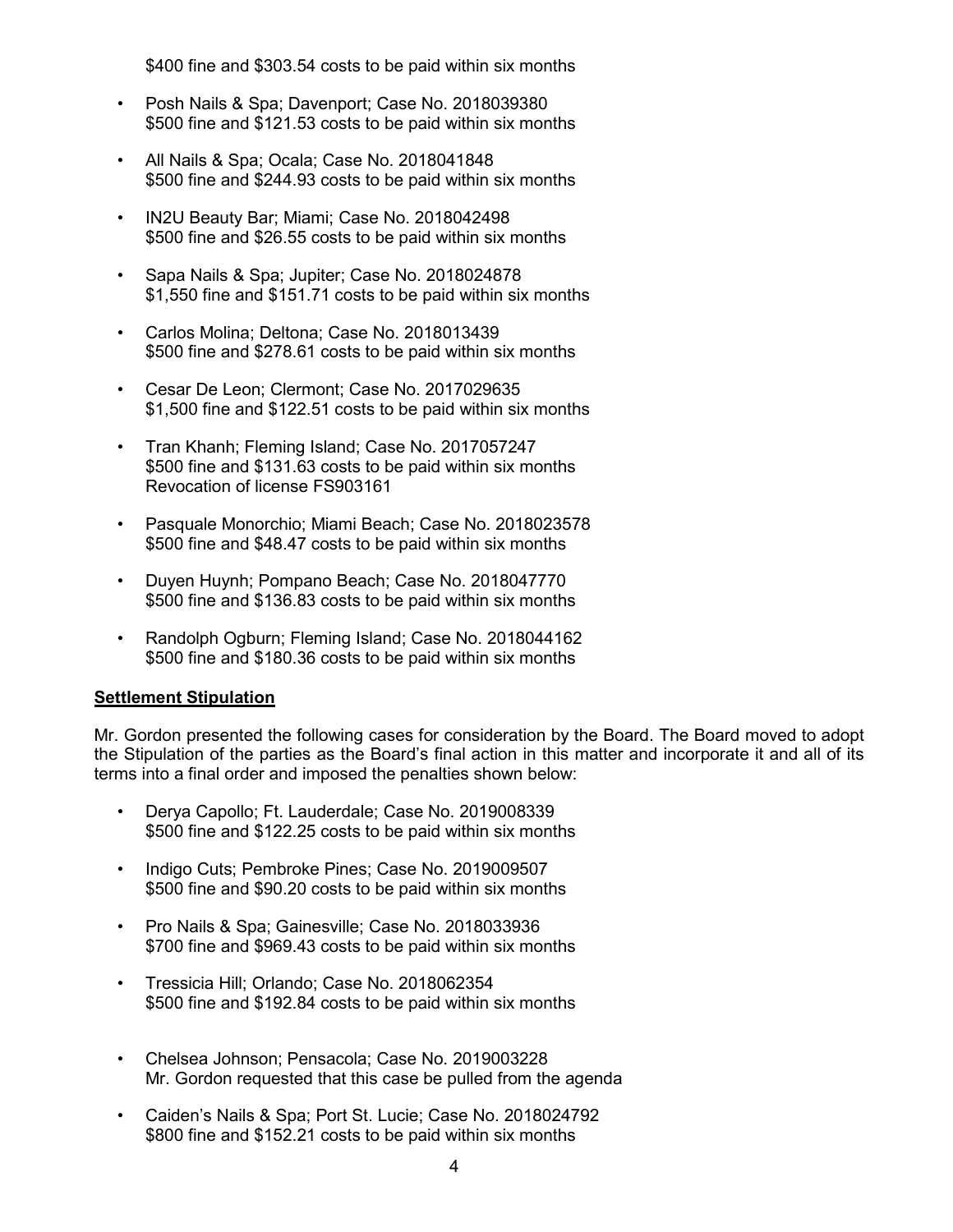• Princess Nails; Okeechobee; Case No. 2018045993 \$500 fine and \$121.72 costs to be paid within six months

# **Voluntary Relinquishment**

Mr. Gordon presented the following case for consideration by the Board. The Board moved to accept the Voluntary Relinquishment agreement as the Board's final action in this matter and incorporate it and all of its terms into a final order and imposed the penalty shown below:

• Isabella Boumechrek; Jacksonville; Case No. 2019005430 \$500 fine and \$150.17 costs to be paid within 30 days Voluntary relinquishment of license FB9765172

# **Department Attorney Report**

Mr. Gordon informed the Board that as of June 13, 2019, there were 91 open cosmetology cases in the legal section.

# **APPLICATIONS**

#### **Hair Braiding Courses**

#### **Informal Hearing**

# Elegant Braiding Academy – Classroom

Ms. Sheroka Whitehead was present for the meeting and was sworn in by Ms. Cindy Green, Court Reporter. Ms. Krista Woodard, Executive Director, informed the Board that the course was denied at the April 8, 2019, Board meeting, based on incorrect disinfection procedures, and grammatical errors. After review, the Board moved to overturn the denial and approve the course.

#### **Initial Review**

#### Florida Training Center – Internet

After review, the Board moved to deny the course based on the course content being outside the scope of practice of a hair braiding registration, incorrect references, and grammatical errors.

#### Xiomara Honor – Classroom

After review, the Board moved to deny the course based on the course content being outside the scope of practice of a hair braiding registration, outdated references, incorrect references, and grammatical errors.

#### Ky'Divans Beauty Salon – Classroom

After review, the Board moved to deny the course based on the course content being outside the scope of practice of a hair braiding registration, outdated sources, incorrect information, and grammatical errors.

#### Mane Braiding Academy – Internet

After review, the Board moved to deny the course based on the course content being outside the scope of practice of a hair braiding registration, outdated sources, incorrect information, and grammatical errors.

Klassy Touch Academy – Classroom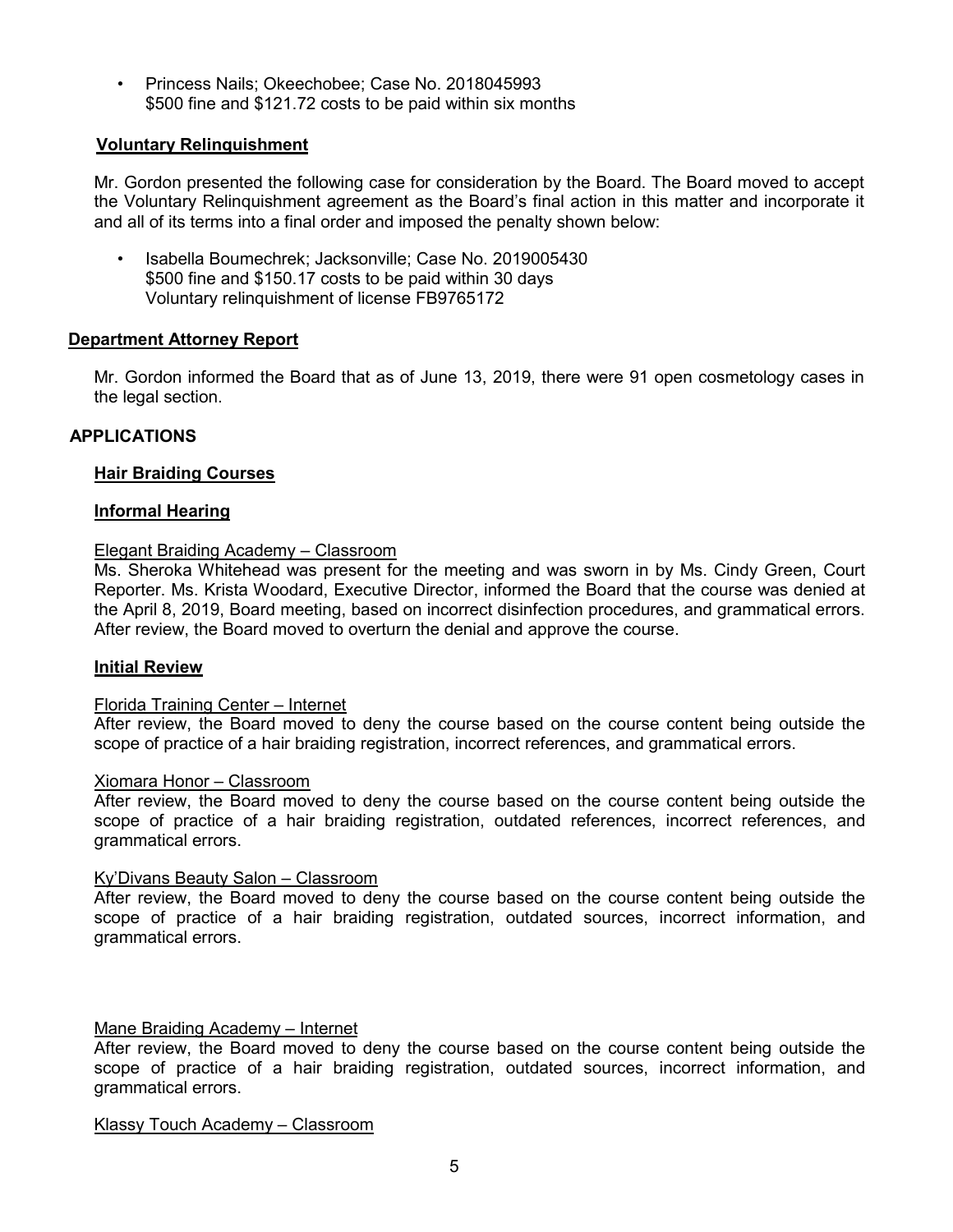After review, the Board moved to deny the course based on the course content being outside the scope of practice of a hair braiding registration, incorrect information, incomplete laws and rules references.

#### Angela Dickens Salon – Classroom

After review, the Board moved to deny the course based on the course content being outside the scope of practice of a hair braiding registration, and incorrect references.

#### Amethyst Management – Internet

After review, the Board moved to deny the course based on the course content being outside the scope of practice of a hair braiding registration, incorrect information, and incorrect disinfection procedures.

#### Ga La Car Beauty & Hair Workshops – Internet

Ms. Gail Carter-Cade was present for the meeting and was sworn in by the Court Reporter. After review, the Board moved to approve the course.

#### **Hair Wrapping Courses**

#### **Informal Hearing**

#### Elegant Braiding Academy – Classroom

Ms. Whitehead was present for the meeting. Ms. Woodard informed the Board that the course was denied at the April 8, 2019, Board meeting, based on incorrect disinfection procedures, and grammatical errors. After review, the Board moved to overturn the denial and approve the course.

#### **Initial Review**

#### Braided Bliss – Internet

After review, the Board moved to approve the course with the following contingencies: update references and reference dates. The corrections must be submitted to the Executive Director within 30 days of the date of the order for approval.

#### Ga La Car Beauty & Hair Workshops – Internet

Ms. Carter-Cade was present for the meeting. After review, the Board moved to approve the course with the following contingencies: strike references to "HW, HW, BW" and replace with "HB, HW, BW". The correction must be submitted to the Executive Director within 30 days of the date of the order for approval.

#### **Body Wrapping Courses**

#### **Initial Review**

#### Bellasa Professional Institute – Classroom

After review, the Board moved to deny the course based on the course content being outside the scope of practice of a body wrapping registration, outdated references, incorrect references, and no reference dates.

#### Prismatique Corp – Classroom

After review, the Board moved to deny the course based on the course content being outside the scope of practice of a body wrapping registration, and incorrect disinfection procedures.

#### Ga La Car Beauty & Hair Workshops – Internet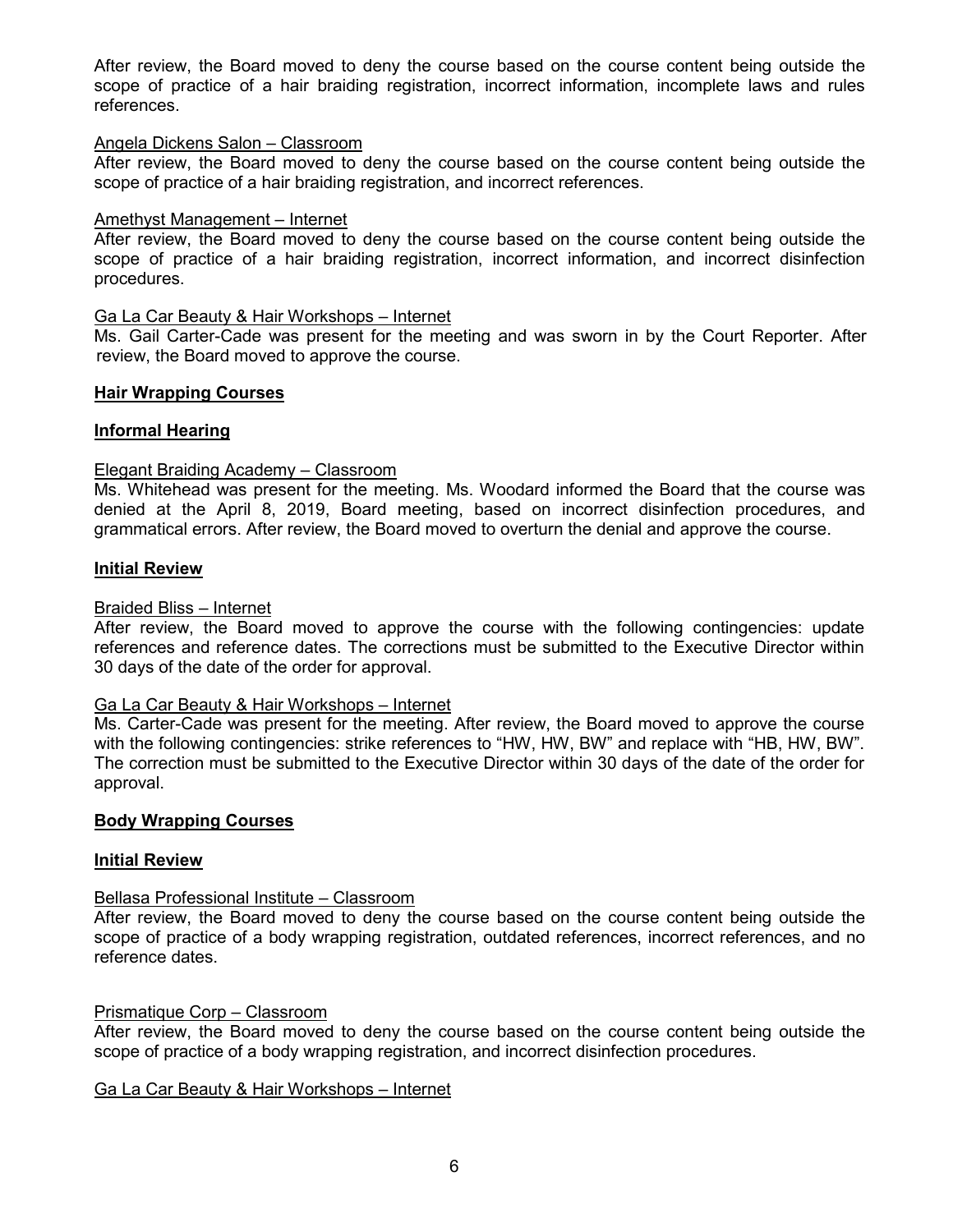Ms. Carter-Cade was present for the meeting. After review, the Board moved to approve the course with the following contingency: add signature on the course application. The correction must be submitted to the Executive Director within 30 days of the date of the order for approval.

# **Continuing Education Courses**

# **Initial Review**

AwakenYourBeautiful.com – Chemical Makeup 2 Hour Internet

Ms. Lucinda Crowe-Layne was present for the meeting and was sworn in by the Court Reporter. After review, the Board moved to approve the course.

# BCCredits.org – HIV/AIDS 2 Hour Internet

After review, the Board moved to deny the course based on the course content being outside the scope of practice of Board of Cosmetology licensees, incorrect information, and incorrect disinfection procedures.

# BCCredits.org – Continuing Education 16 Hour Internet

After review, the Board moved to deny the course based on the course content being outside the scope of practice of Board of Cosmetology licensees, incorrect information, incorrect references, and incorrect disinfection procedures.

Bene's Career Academy – Continuing Education 16 Hour Classroom After review, the Board moved to approve the course.

CE Institute – Lymphatic Facial Lesions 1 Hour Classroom After review, the Board moved to approve the course.

# CE Institute – Lymphatic Facial 6 Hour Classroom

After review, the Board moved to deny the course based on the course content being outside the scop of practice of facial specialist licensees, produce driven, and outdates sources and reference materials.

Cinderella Hair Extensions – Intro to Hair Extensions 2 Hour Classroom After review, the Board moved to deny the course based on the course content being product driven,

and grammatical errors.

Elite Professional Education – HIV/AIDS Update 2 Hour Internet

Mr. Michael LeDoyen was present for the meeting and was sworn in by the Court Reporter. After review, the Board moved to approve the course.

Elite Professional Education – CE Update for Cosmetologists 16 Hour Internet Mr. LeDoyen was present for the meeting. After review, the Board moved to approve the course.

Elite Professional Education – CE Update for Cosmetologists 16 Hour Correspondence Mr. LeDoyen was present for the meeting. After review, the Board moved to approve the course.

# Elite Professional Education – CE Update for Nail Technicians 16 Hour Internet

Mr LeDoyen was present for the meeting. After review, the Board moved to approve the course with the following contingency: update reference to "MMA being illegal in Florida". The correction must be submitted to the Executive Director within 30 days of the date of the order for approval.

Elite Professional Education – CE Update for Nail Technicians 16 Hour Correspondence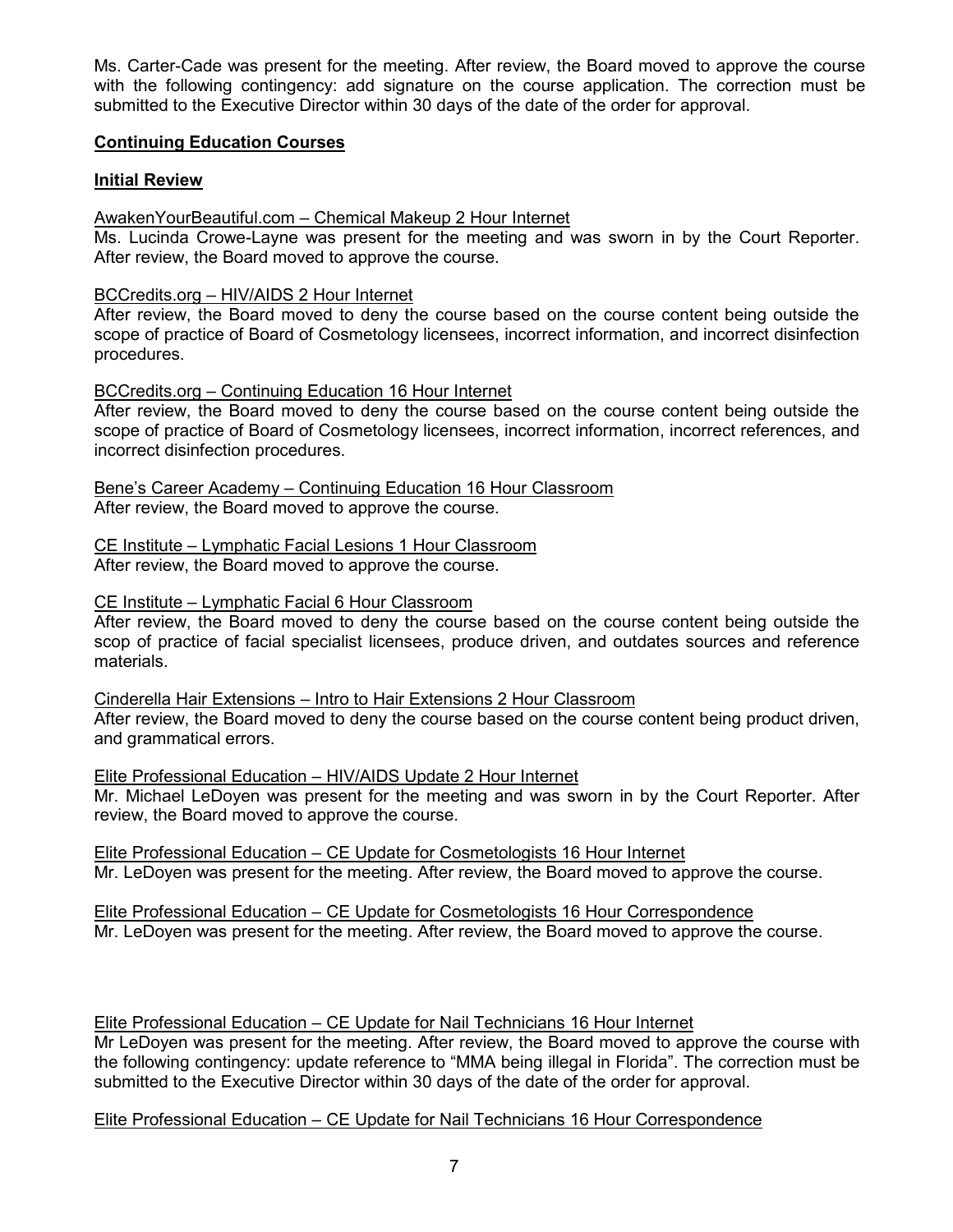Mr LeDoyen was present for the meeting. After review, the Board moved to approve the course with the following contingency: update reference to "MMA being illegal in Florida". The correction must be submitted to the Executive Director within 30 days of the date of the order for approval.

#### Elite Professional Education – CE Update for Facial and Full Specialists 16 Hour Internet

Mr LeDoyen was present for the meeting. After review, the Board moved to approve the course with the following contingency: update reference to "MMA being illegal in Florida". The correction must be submitted to the Executive Director within 30 days of the date of the order for approval.

Elite Professional Education – CE Update for Facial and Full Specialists 16 Hour Correspondence Mr LeDoyen was present for the meeting. After review, the Board moved to approve the course with the following contingency: update reference to "MMA being illegal in Florida". The correction must be submitted to the Executive Director within 30 days of the date of the order for approval.

Elite Professional Education – CE Update for Salon Professionals 16 Hour Internet Mr LeDoyen was present for the meeting. After review, the Board moved to approve the course.

Elite Professional Education – CE Update for Salon Professionals 16 Hour Correspondence Mr LeDoyen was present for the meeting. After review, the Board moved to approve the course.

Esthetics Association Florida – Florida Continuing Education Course 16 Hour Internet After review, the Board moved to deny the course based on grammatical errors, incorrect information, and outdated references.

#### Florida Cosmetology Educators – Continuing Education 16 Hour Correspondence

Ms. Eva Price was present for the meeting and was sworn in by the Court Reporter. After review, the Board moved to approve the course with the following contingency: strike references to "MSDS" and replace with "SDS". The correction must be submitted to the Executive Director within 30 days of the date of the order for approval.

Florida Cosmetology Educators – Cosmetology Educators CE 16 Hour Correspondence Ms. Price was present for the meeting. After review, the Board moved to approve the course.

Florida Cosmetology Educators – Cosmetology Educators CE 16 Hour Internet Ms. Price was present for the meeting. After review, the Board moved to approve the course.

Professional Development Group – Chemical Peels: 101 4 Hour Classroom After review, the Board moved to deny the course based on the course lacking content.

Statelicense LLC – Florida Cosmetology Continuing Education 16 Hour Internet After review, the Board moved to deny the course based on grammatical errors, vulgar language, incorrect references, and outdated references.

Ratner Companies – Color Lacquers 2 Experience it All 2 Hour Classroom Ms. Terry Banks and Mr. Steven Walton were present for the meeting and were sworn in by the Court reporter. After review, the Board moved to deny the course based on the course content being product driven.

Ratner Companies – Men's Design Made Easy 3 Hour Classroom

Ms. Banks and Mr. Walton were present for the meeting. After review, the Board moved to deny the course based on the course lacking content.

Ratner Companies – Men's Design The Next Level 3 Hour Classroom

Ms. Banks and Mr. Walton were present for the meeting. After review, the Board moved to deny the course based on the course lacking content.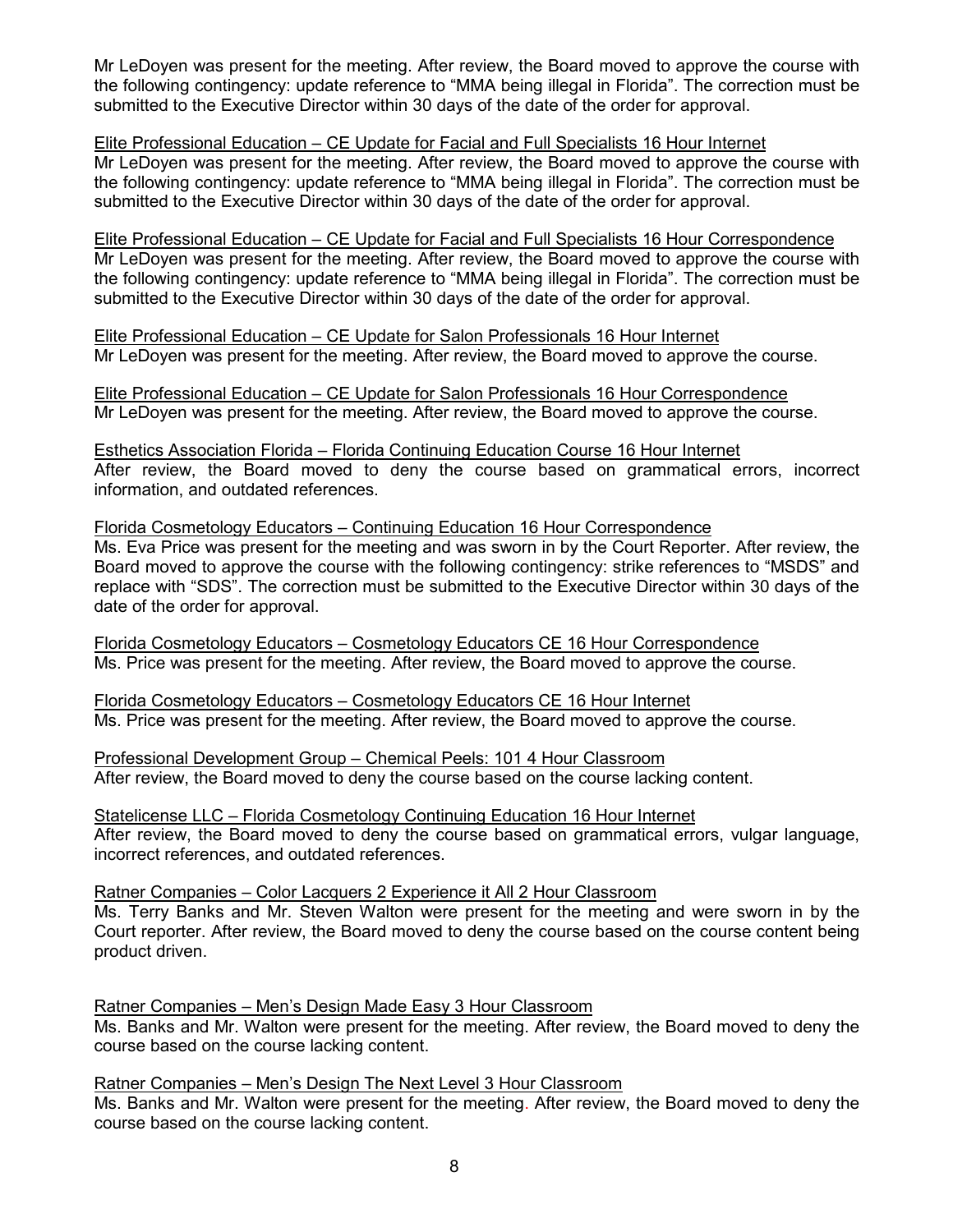# Ratner Companies – Color Lacquers 1 Know it All 2 Hour Classroom

Ms. Banks and Mr. Walton were present for the meeting. After review, the Board moved to deny the course based on the course content being product driven.

# Anytime Certification – Florida Cosmetology License Renewal 16 Hour Internet

After review, the Board moved to approve the course with the following contingency: update reference to "square footage requirements". The correction must be submitted to the Executive Director within 30 days of the date of the order for approval.

GR Academy – Nano Facial 6 Hour Classroom After review, the Board moved to approve the course.

GR Academy – Dermaplaning 6 Hour Classroom

After review, the Board moved to deny the course based on the course content being outside the scope of practice of Board of Cosmetology licensees.

GR Academy – Individual Volume Lash Extensions 12 Hour Classroom After review, the Board moved to approve the course.

GR Academy – Individual Classic Lash Extensions 11 Hour Classroom After review, the Board moved to approve the course.

CE Training Courses – West Coast Gel Nails 4 Hour Internet After review, the Board tabled the review of the course until the August 2019 meeting.

CE Training Courses – Bold, Blonde Balayage, Budget and Tape Extensions 4 Hour Internet After review, the Board tabled the review of the course until the August 2019 meeting.

CE Training Courses – Silver Blonde! Red Red! And Know the Law! 4 Hour Internet After review, the Board tabled the review of the course until the August 2019 meeting.

CE Training Courses – Colour and Correction Genius Package 4 Hour Internet After review, the Board tabled the review of the course until the August 2019 meeting.

CE Training Courses – Cut, Colour and Keratin Genius Package 4 Hour Internet After review, the Board tabled the review of the course until the August 2019 meeting.

CE Training Courses – Florida CE Course 12 Hour Internet After review, the Board tabled the review of the course until the August 2019 meeting.

CE Training Courses – Charlotte Fashion Focus Show 4 Hour Classroom After review, the Board tabled the review of the course until the August 2019 meeting.

CE Training Courses – The 5-Star, Red Carpet Experience 4 Hour Internet After review, the Board tabled the review of the course until the August 2019 meeting.

CE Training Courses – Advanced Holistic Modalities and Airbrush Makeup 4 Hour Internet After review, the Board tabled the review of the course until the August 2019 meeting.

# **Initial HIV/AIDS Courses**

# **Initial Review**

@HomePrep – Internet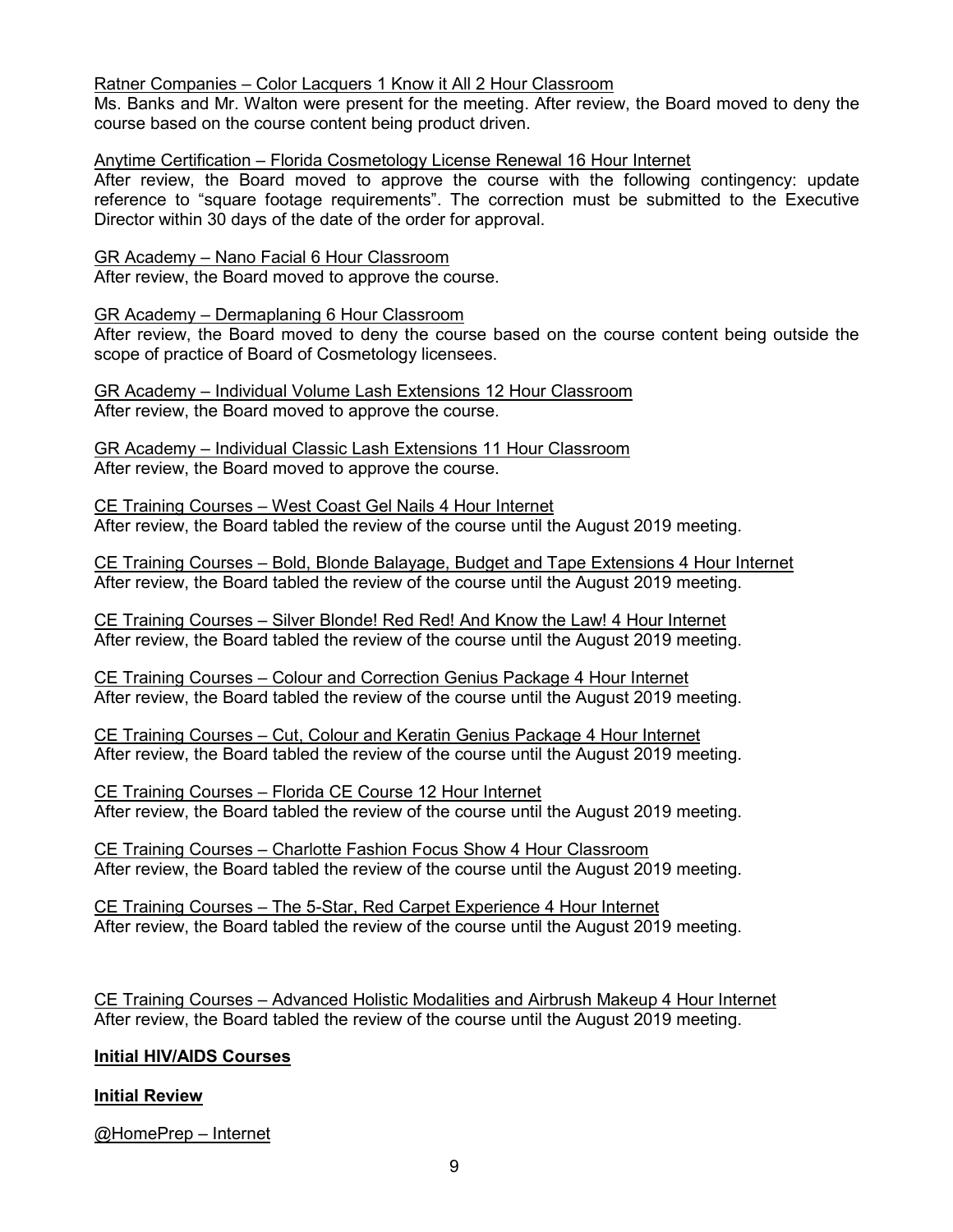After review, the Board moved to approve the course.

Anytime Certification – Internet After review, the Board moved to approve the course.

Elite Professional Education – Correspondence After review, the Board moved to approve the course.

Elite Professional Education – Internet After review, the Board moved to approve the course.

Xiomara Honor – Classroom

After review, the Board moved to deny the course based on outdated references, and incorrect information.

# **ADJOURNMENT**

There being no further business, the meeting was adjourned at approximately 4:15 p.m.

# **Tuesday, July 23, 2019**

The Board of Cosmetology meeting was called to order at approximately 9:00 a.m., by Chair Griffis.

**Board Members Present Board Members Absent** Robin Tabano, Vice Chair Rhonda Griffis, Chair Jared Sutherland Fran Poppell Stephania Streit Laurel Candelario

#### **Other Persons Present**

Krista Woodard, Executive Director, Department of Business and Professional Regulation (DBPR) Julie Rowland, Government Analyst, DBPR Lynette Norr, Assistant Attorney General, Office of the Attorney General Michael Gordon, Assistant General Counsel, Office of the General Counsel, DBPR Cindy Green, Court Reporter Sylvia Peters Lucinda Crowe-Layne Stephen Woodin Belle Reed Tonia Whalen Sarah Winterdorf Scott Weidl Tracey Foster

The meeting was opened with a roll call and a quorum was established. The Board excused the absence of Ms. Adrienne Harvey from the meeting.

#### **APPLICATIONS**

#### **Licensure Applications**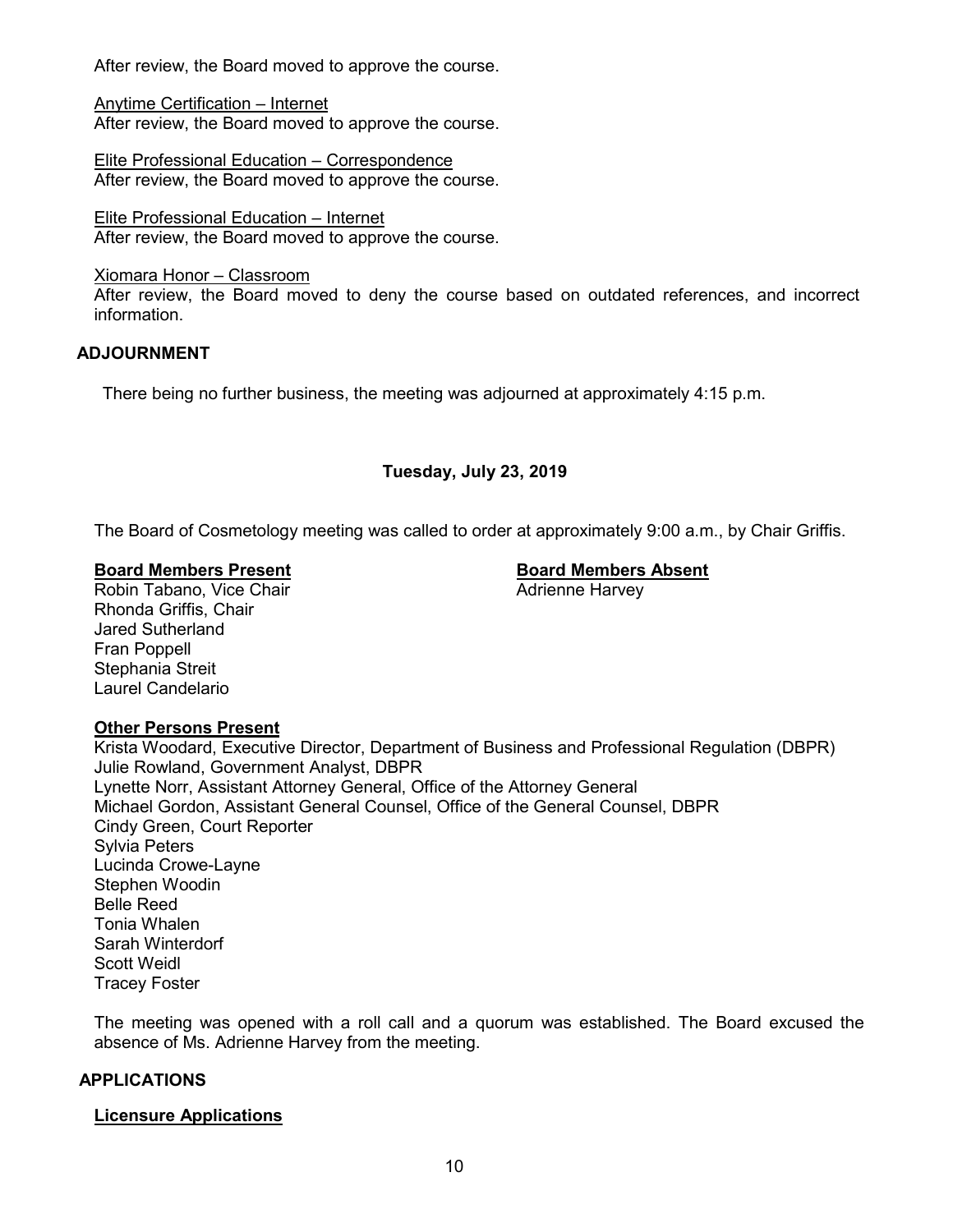# **Initial Review**

#### Deisy Vargas

After review, the Board moved to approve the application.

#### Nilson Lozano Trujillo

After review, the Board moved to approve the application.

#### Princess Henderson

After review, the Board moved to deny the application based on the noted criminal history and for failure to disclose previous discipline.

#### Sarah Iglesia

After review, the Board moved to approve the application.

#### **Stephon Clay**

After review, the Board moved to approve the application. The Board also imposed probation on the license to run concurrent with his criminal probation.

#### Lynette Ball

After review, the Board deemed the application incomplete based on lack of information regarding criminal history.

#### Ynessa Brown

After review, the Board deemed the application incomplete based on lack of information regarding criminal history.

#### Angela Graff

After review, the Board deemed the application incomplete based on lack of information regarding criminal history.

#### Skie Hanel

After review, the Board deemed the application incomplete based on lack of information regarding criminal history.

#### Jessilyn Jones

After review, the Board deemed the application incomplete based on lack of information regarding criminal history.

#### Heather Morin

After review, the Board deemed the application incomplete based on lack of information regarding criminal history.

#### Kathy Navarro

After review, the Board deemed the application incomplete based on lack of information regarding criminal history.

#### Joanna Rivera

After review, the Board deemed the application incomplete based on lack of information regarding criminal history.

#### Elizabeth Will

After review, the Board moved to approve the application. The Board also imposed probation on the license to run concurrent with her criminal probation.

#### Charde Py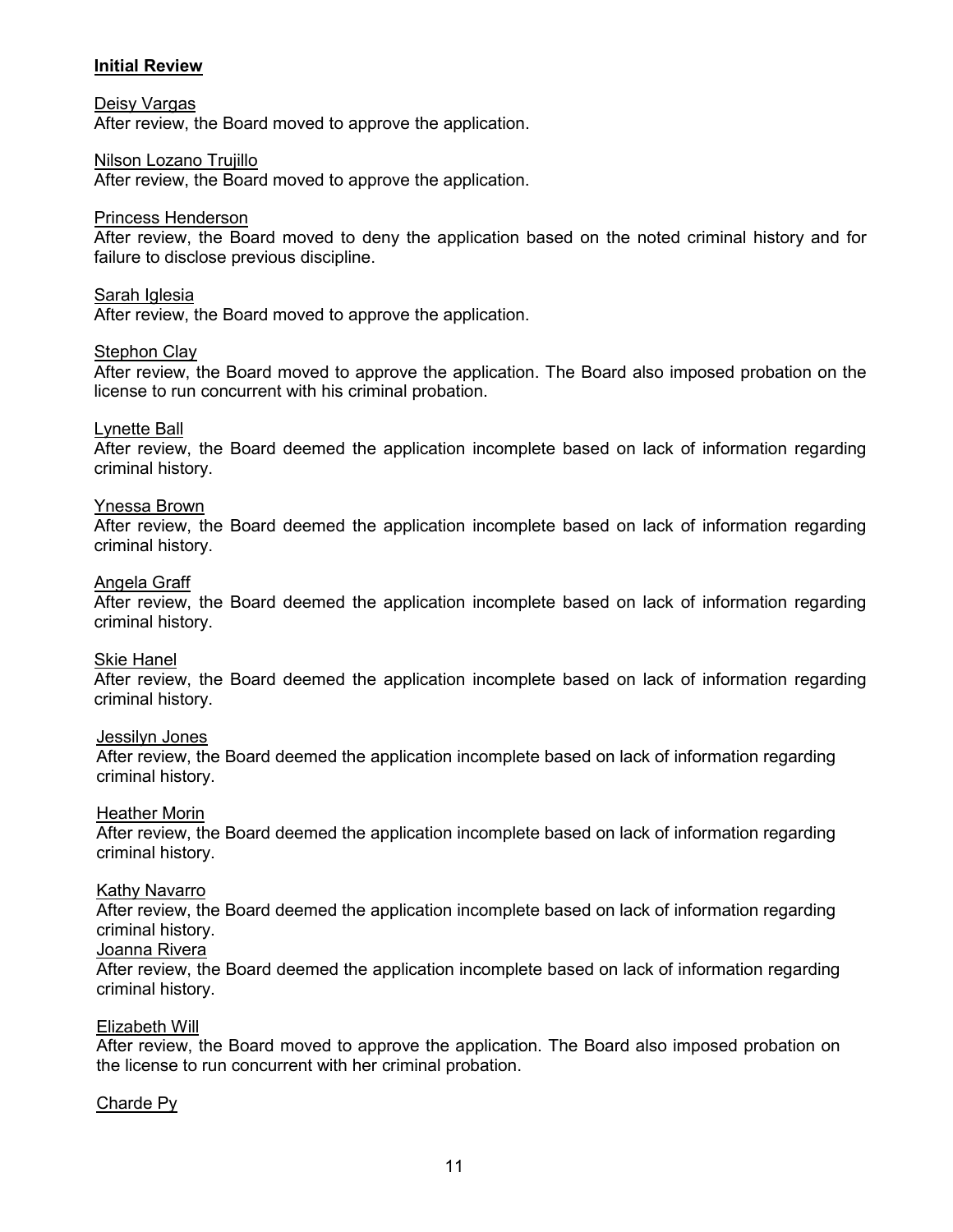After review, the Board moved to approve the application. The Board also imposed probation on the license to run concurrent with her criminal probation.

#### Brianna Strum

After review, the Board moved to approve the application. The Board also imposed probation on the license to run concurrent with her criminal probation.

#### Dhanvantari Cramer

After review, the Board moved to approve the application. The Board also imposed probation on the license to run concurrent with her criminal probation.

#### Amanda Alexander

After review, the Board moved to deny the application based on the noted criminal history.

#### Jenifer Lockwood

After review, the Board moved to approve the application. The Board also imposed probation on the license to run concurrent with her criminal probation.

#### Aubria Greno

After review, the Board moved to approve the application. The Board also imposed probation on the license to run concurrent with her criminal probation.

# Crystal Addison

After review, the Board moved to deny the application based on the noted criminal history.

#### Kimberly Seevers

After review, the Board moved to approve the application. The Board also imposed probation on the license to run concurrent with her criminal probation.

#### Katherine Duncan

After review, the Board deemed the application incomplete based on lack of information regarding criminal history.

## Jessica Finch

After review, the Board moved to approve the application. The Board also imposed probation on the license to run concurrent with her criminal probation.

#### Tashia Titus

After review, the Board moved to approve the application. The Board also imposed probation on the license to run concurrent with her criminal probation.

#### Rebecca Clark

After review, the Board moved to deny the application based on the noted criminal history.

# Sara Winterdorf

After review, the Board moved to approve the application.

#### Amanda Sikes

After review, the Board moved to deny the application based on insufficient criminal history.

# **OTHER BUSINESS**

# **Board Attorney Report**

#### Rule 61G5-18.004 – Re-examination

Ms. Norr informed the Board that the rule became effective on July 8, 2019.